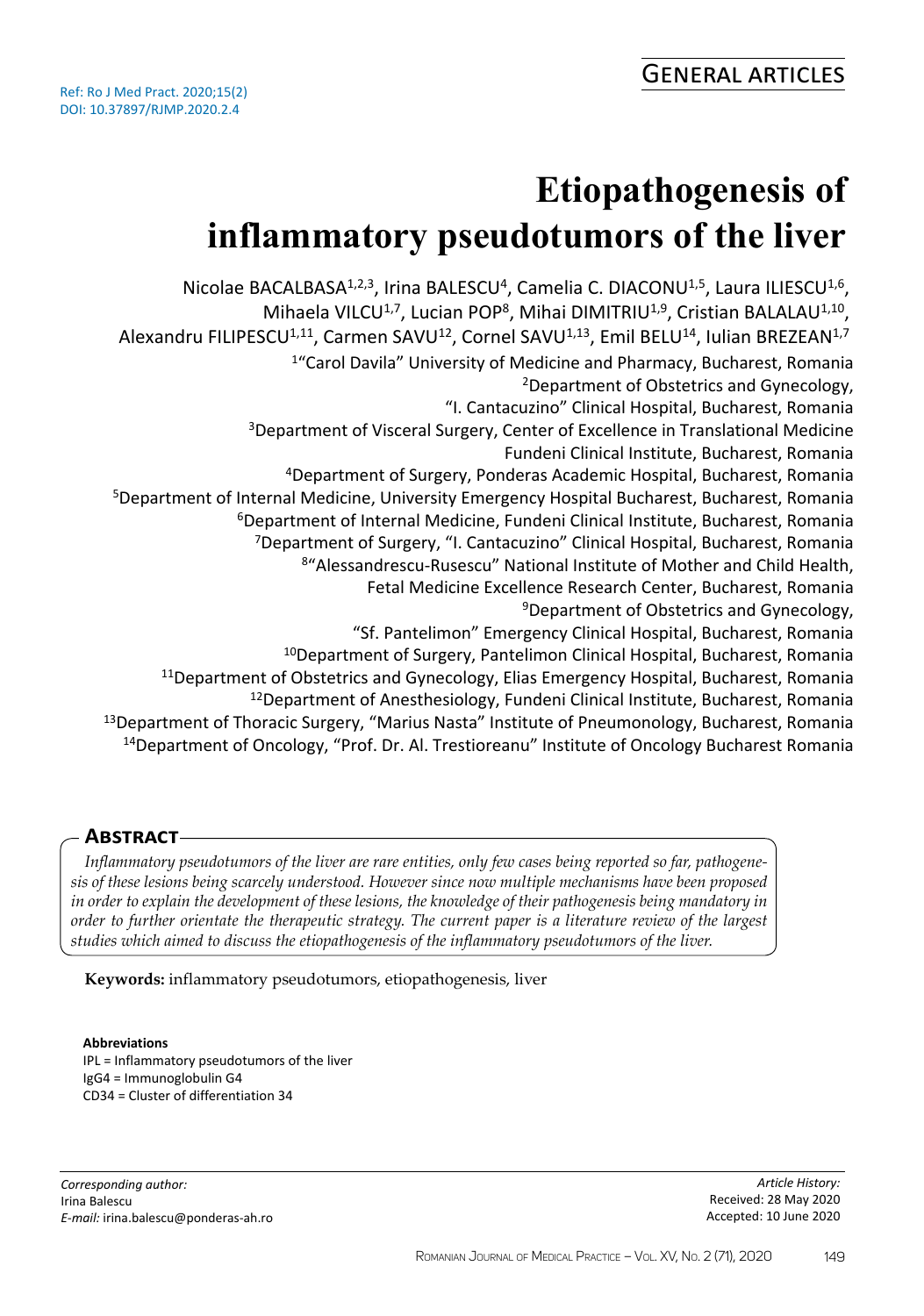#### **INTRODUCTION**

Inflammatory pseudotumors of the liver (IPL) have been rarely reported so far, less than 300 cases being described until present (1). Therefore, experience in terms of diagnostic of such lesions remains poor, a significant number of cases being initially misdiagnosed and considered as malignant lesions (2-7). In this respect, it can be understood why the mechanism of their development is still poorly understood.

# **COMMON THEORIES EXPLAINING THE PATHOGENESIS OF IPL**

The pathogenesis of inflammatory pseudotumors of the liver (IPL) (also known as inflammatory myofibroblastic tumors) is not well understood at this moment, many theories being proposed so far. The most commonly incriminated ones are related to immune and even auto-immune reaction, intraparenchymal hemorrhage, necrosis, infection, occlusive phlebitis, chronic cholangitis or as a result of intrahepatic rupture of a biliary branch (2,3,8); other authors consider that IPL are caused by the exposure of the bile ducts to noxious, toxic agents (9).

# **THE INFECTIOUS THEORY**

Perhaps the most widely accepted theory so far is the infectious one; according to this theory, microorganisms from food or certain abdominal conditions such as chronic appendicitis or diverticular sigmoiditis seed the liver parenchyma through the portal vein flow; in this context obliterating phlebitis, chronic inflammation and granulomatous degeneration will develop at the level of the liver parenchyma (4). The most commonly incriminated bacterial agents are represented by *Escherichia coli*, Gram positive cocci, *Staphylococcus aureus* and even *Mycobacterium tuberculosis* (10-12). This theory is best described by Horiuchi's study which was conducted on nine cases of patients diagnosed with IPL and published in 1990 (4). The authors underline the fact that from the histopathological point of view, IPL are in fact hepatic abscesses presenting areas of granulomatous degeneration characterized by the presence of giant cells and histiocytes (4,13). Moreover, other authors proposed a direct correlation between Epstein-Barr virus and IPL development due to the presence of inflammatory follicular dendritic cell tumors (14); however, the hypothesis remains a doubtful one (10,15).

# **THE IMMUNOLOGICAL THEORY**

The presence of a high amount of plasma cells at the level of IPL enabled certain authors to consider that these hepatic lesions have an immunological trigger (16). Therefore, association between IPL and other autoimmune entities such as Crohn's disease, Sjögren's syndrome, Kostmann's disease, primary sclerosing cholangitis and autoimmune pancreatitis has been reported so far inducing the idea of a possible common pathogenesis of these entities (4-6); in such cases is believed that an immune reaction and even an autoimmune phenomena might represent the trigger for the development of both pathogenic conditions (6,7,17-20). The correlation between primary sclerosing cholangitis and IPL seems to be a more complex one; therefore, it has been stated that the trigger is represented by the presence of increased amounts of monomeric bile acids in the absence of biliary phospholipid secretion. This condition seems to be responsible for the apparition of bile duct injuries as well as for the process of pericholangitis, fibrosis and finally for the development of chronic sclerosing cholangitis (21). In the meantime, the injury of the biliary epithelial cells will allow the extravasation of toxic bile as well as the accumulation of these products in the subepithelial tissue; this is the trigger for the local invasion of neutrophil granulocytes which induce chronic inflammation, ulceration, activation of periductal myofibroblasts and development of pericanalicular fibrosis (21). Moreover, the theory of the immunological trigger is also sustained by the studies which underline the association between immunoglobulin G4 (IgG4) related sclerosing disease and the apparition of IPL; defined by the presence of IgG4 positive plasma cells and T cells in different tissues, this condition is correlated with the development of autoimmune diseases such as chronic pancreatitis, sclerosing cholangitis, retroperitoneal fibrosis, interstitial pneumonia and even IPL (22,23). Moreover, gallstones development might induce a chronic inflammatory response which will further create the premises of IPL development (24).

The theory of chronic cholangitis was also demonstrated by Terada et al. in 1992; in this paper the authors presented the case of a 67 year old patient presenting a tumor like lesion of 1.2 cm in the left lobe in association with chronic dilatation of the common and hepatic bile ducts; the tumor was enucleated while the histopathological studies demonstrated the presence of areas of dilated bile ducts in association with periductal fibrosis, hyalinization of the connective tissue and lymphocytic and plasmacytic infiltrates, inducing in this way the idea of the presence of a IPL (8).

### **THE VASCULAR THEORY**

Another suspected theory is the vascular one, the IPL being the result of intraparenchimatous hemorrhage caused by coagulopathy or surgical trauma (25).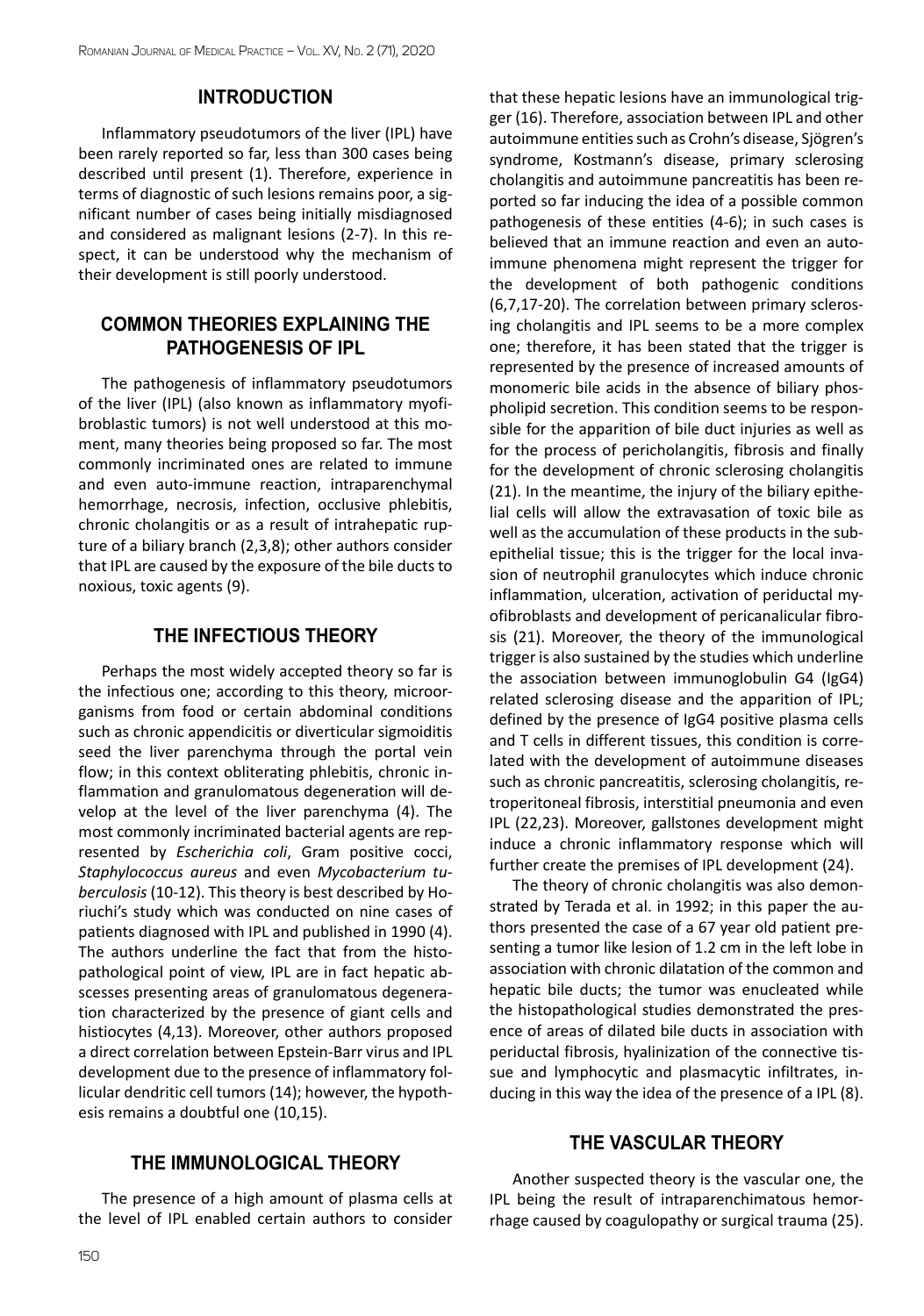Once IPL develop, microvascular involvement of the surrounding structures will appear and occlusive phlebitis will develop; in rare cases major vessels involvement might occur (4,26-28).

#### **THE HORMONAL THEORY**

A less frequently cited theory is hormonal one, certain authors demonstrating the presence of estrogen receptors at the level of the spindle cells in IPL, especially in cases diagnosed with inflammatory pseudotumor-like follicular dendritic cell tumors; moreover, this histopathological subtype of IPL is significantly more commonly encountered in women, demonstrating once again the possible influence of the hormonal balance. This aspect should be carefully analyzed, the presence of hormonal receptors at the level of such tumors making the patient a possible candidate for hormonal therapy (14,29).

# **THE GENETIC THEORY**

Meanwhile, certain studies proposed a genetic basis for the development of such lesions, chromosomal rearrangements of the anaplastic lymphoma kinase gene locus being incriminated in up to 65% of patients diagnosed with IPL (30). Moreover, the presence of this mutation seems to be associated with the risk of local recurrence while it's absence is associated with higher survival rates transforming in this way the genetic factor into an important prognostic factor for the long term outcomes (30-32).

Due to the presence of high amount of inflammatory structures in these lesions a positive diagnostic might be hard to be established even after performing fine needle aspiration cytology or core biopsy; therefore, in a significant number of cases only a large amount of non-specific inflammatory cells will be revealed (3,33). Histologically, IPL present densely hyalinized collagenous tissue which is widely infiltrated by plasma cells, spindle cells, lymphocytes and histiocytes (34). Meanwhile, immunohistochemical studies usually identify positive staining for smooth muscle actin and vimentin while desmin, S100 protein and cluster of differentiation 34 (CD34) are negative (35,36).

#### **CONCLUSIONS**

IPL are rare hepatic lesions rarely reported so far meanwhile the mechanisms of development remains poor, multiple theories being proposed. Among these theories the most widely accepted ones are represented by the infectious and immunological theories. However, once the modalities of diagnostic will improve, larger studies are expected in order to provide a better understanding of the pathogenic mechanisms leading to the development of such cases.

#### **Acknowledgement**

This work was supported by the project entitled "Multidisciplinary Consortium for Supporting the Research Skills in Diagnosing, Treating and Identifying Predictive Factors of Malignant Gynecologic Disorders", project number PN-III-P1-1.2-PCCDI2017-0833.

*Conflict of interest:* none declared

#### **REFERENCES references**

- 1. Yang TL, Chang HC. Inflammatory Pseudotumor of the Liver. *Journal of Cancer Research and Practice.* 2019:96-99.
- 2. Standiford SB, Sobel H, Dasmahapatra KS. Inflammatory pseudotumor of the liver. *J Surg Oncol.* 1989;40:283-287.
- 3. Locke JE, Choti MA, Torbenson MS et al. Inflammatory pseudotumor of the liver. *J Hepatobiliary Pancreat Surg.* 2005;12:314-316.
- 4. Horiuchi R, Uchida T, Kojima T, Shikata T. Inflammatory pseudotumor of the liver. Clinicopathologic study and review of the literature. *Cancer* 1990;65:1583-1590.
- 5. Amankonah TD, Strom CB, Vierling JM, Petrovic LM. Inflammatory pseudotumor of the liver as the first manifestation of Crohn's disease. *Am J Gastroenterol.* 2001;96:2520-22.
- 6. Sasahira N, Kawabe T, Nakamura A et al. Inflammatory pseudotumor of the liver and peripheral eosinophilia in autoimmune pancreatitis. *World J Gastroenterol.* 2005;11:922-925.
- 7. Hertzer NR, Hawk WA, Hermann RE. Inflammatory lesions of the liver which simulate tumor: Report of two cases in children. *Surgery* 1971;69:839-846.
- 8. Terada T, Nakanuma Y, Nonomura A. Hamartomatous lesion of the liver in an adult patient with biliary dilatations: A variant of inflammatory pseudotumor of the liver? *Gastroenterol Jpn.* 1992;27:258-263.
- 9. Tanino M, Ohta G. An autopsy case of xanthogranuloma in the liver (author's transl.). *Nihon Shokakibyo Gakkai Zasshi* 1981;78:1803-1806.
- 10. Tang L, Lai EC, Cong W M et al. Inflammatory myofibroblastic tumor of the

liver: A cohort study. *World J Surg.* 2010;34:309-313.

- 11. Kasana V, Rajesh S, Chauhan U et al. Inflammatory Myofibroblastic Tumor of Liver Masquerading as Focal Nodular Hyperplasia in a Patient with Non-Cirrhotic Portal Hypertension and Biliary Pancreatitis. *Indian J Surg Oncol.* 2016;7:110-114.
- 12. Manolaki N, Vaos G, Zavras N et al. Inflammatory myofibroblastic tumor of the liver due to Mycobacterium tuberculosis in an immunocompetent girl. *Pediatr Surg Int.* 2009;25:451-454.
- 13. Noguchi T, Ogura Y, Mizumoto R. Granulomatous abscess of the liver. *Liver, Biliary System, Pancreas* (in Japanese).1986;13:207-212.
- 14. Liu Y, Li L, Hu Q, Miranda RN. Inflammatory pseudotumor-like follicular dendritic cell